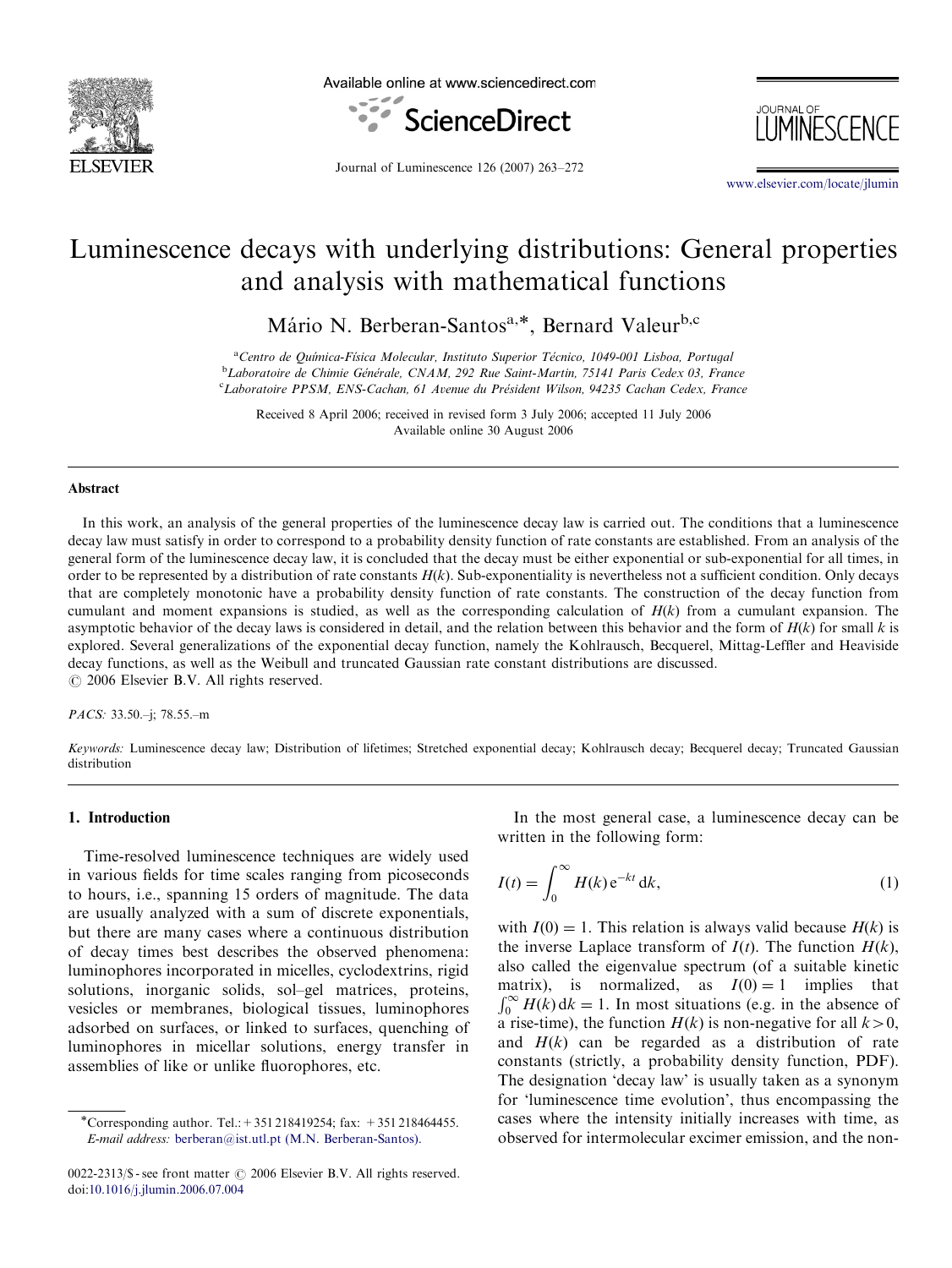monotonic intensity decreases displaying quantum beats. In the present work, however, we will consider only stricto sensu (monotonic) decays.

Recovery of the distribution  $H(k)$  from experimental data is very difficult because this is an ill-conditioned problem [\[1\].](#page-9-0)  $H(k)$  can in principle be recovered from the experimental luminescence decay by three approaches: (i) data analysis with a theoretical model for  $H(k)$  that may be supported by Monte-Carlo simulations; (ii) data analysis by methods that do not require an a priori form for the PDF of rate constants; and (iii) data analysis with a definite mathematical function corresponding to the PDF that contains adjustable parameters. The present work is devoted to the third approach. In such an approach, a mathematical function that is expected to best describe the distribution of rate constants is used. The choice is very wide, but some specific empirical functions with a continuous distribution of rate constants enjoy special popularity, such as the stretched exponential, or the decay functions resulting from the Lorentzian and the Gaussian PDFs. In the first two papers of this series, we specifically discussed the stretched exponential (or Kohlrausch) function [\[2\]](#page-9-0),

$$
I(t) = \exp\left[-\left(t/\tau_0\right)^{\beta}\right],\tag{2}
$$

and the less-known compressed hyperbola (or Becquerel) function [\[3\]](#page-9-0),

$$
I(t) = \frac{1}{\left[1 + (1 - \beta) t/\tau_0\right]^{(1/1 - \beta)}},\tag{3}
$$

where  $0 < \beta \leq 1$ , and  $\tau_0$  is a parameter with the dimensions of time. Both functions conveniently reduce to an exponential function for  $\beta = 1$ .

In this work, an analysis of the general properties of the luminescence decay law is carried out. In Section 2, the nature of the luminescence decay law and of the PDF of rate constants is discussed. The conditions that a luminescence decay law must satisfy in order to correspond to a PDF of rate constants are examined in Section 3. The construction of the decay function from cumulant and moment expansions is next studied in Section 4, and the corresponding calculation of the PDF from a cumulant expansion is discussed in Section 5. The asymptotic behavior of the decay law is considered in detail in Section 6, and the relation between this behavior and the form of  $H(k)$  for small k explored. Several generalizations of the exponential function are examined in Section 7. The final discussion and main conclusions are presented in Section 8.

## 2. Nature and limitations of the luminescence decay law and of the distribution of rate constants

## 2.1. Luminescence decay law

What is named a decay law  $I(t)$  can be, in some circumstances (single species initially excited), related to a probability of emission between t and  $t + dt$ ,  $P(t)$ , which is a more fundamental quantity,

$$
P(t) = -\frac{\mathrm{d}I}{\mathrm{d}t}.\tag{4}
$$

In this case it is assumed that  $I(t)$  corresponds to an experiment where all photons emitted by the system under study (or a fixed fraction of these) are collected.  $P(t)$  is the probability of emission of the photon between t and  $t + dt$ , given that it was emitted (hence no quantum yield correction is necessary). With this generality,  $P(t)$  implies an integration over emission wavelengths, and information concerning internal dynamics in the system may be lost.

The probability of emission  $P(t)$  can be written as

$$
P(t) = \int_0^\infty H(k)P_k(t) \, \mathrm{d}k,\tag{5}
$$

i.e., as a weighted distribution of emission probabilities for exponential decays, given by

$$
P_k(t) = k_e^{-kt}.\tag{6}
$$

More frequently, the emission is recorded for a narrow wavelength range, and results from a sum of weighted contributions of several emitting species. The decay law is then a technical quantity, whose normalization at  $t = 0$  is performed for convenience. The decay law can in principle be related to a detailed model describing the luminescence mechanism and respective dynamics, but remains a valuable formal description of the time evolution of the luminescence even in the absence of such a model.

Another important aspect relates to the preparation of the emissive state. It is assumed here that this state is instantaneously generated, e.g. by light absorption (photoluminescence). In fact, a transition to an upper vibrational or electronic excited state is followed by electronic and/or vibrational relaxation, processes that may take up to a few picoseconds. For these short time scales, not considered here, the inclusion of a rise time in the decay law is clearly essential.

In the following, it will also be assumed that spontaneous emission is the dominant radiative decay path, i.e., that emission is incoherent.

# 2.2. Distribution of rate constants

Turning now our attention to  $H(k)$ , the integration limits in Eq. (1) deserve consideration. It has been argued that a positive cut-off value  $k_{\text{min}}$  must be imposed, in order to avoid a finite number of molecules with a physically unacceptable decay rate equal to zero [\[4\].](#page-9-0) The argument is however incorrect, as this happens only if  $H(k)$  contains  $\delta(k)$ ; otherwise  $H(k)$  can even tend to infinity when  $k \rightarrow 0$ , while still having  $I(t) \rightarrow 0$  when  $t \rightarrow \infty$ , as will be discussed in Section 6. It may nevertheless be objected that in certain cases the decay rate cannot be lower than a certain radiative decay rate. For well-defined molecular species this is in principle correct, but even in this case the effect of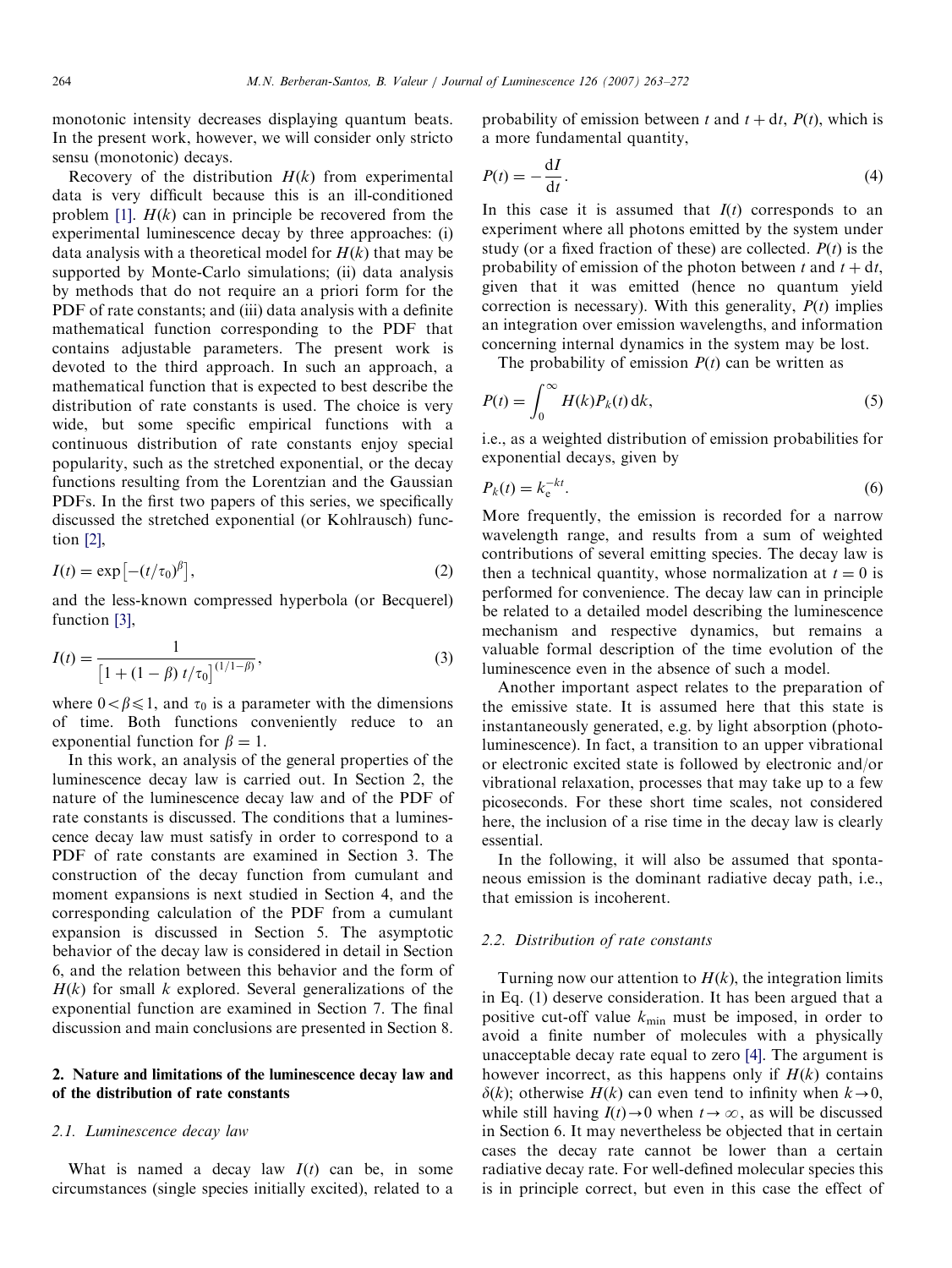such a cut-off can be statistically and/or experimentally negligible, given a certain time window. Furthermore, a distribution of rate constants  $H(k)$  is in most cases introduced to take into account additional decay processes, and the intrinsic unimolecular decay (that includes the radiative decay) appears as a multiplicative exponential [\[2\].](#page-9-0)

An upper integration limit  $k_{\text{max}}$  is in general physically justified (there are no infinitely fast relaxation processes), but again it can be statistically irrelevant and mathematically inconvenient: for instance, in a study of fluorescence anisotropy decays in heptachromophoric systems undergoing excitation energy hopping [\[5,6\],](#page-9-0) a distribution of rate constants with a hyperbolic decay toward infinity was successfully used, while a maximum rate constant had been identified and computed [\[6\]](#page-9-0); nevertheless, this upper limit was located well into the tail of the distribution, whose contribution to the overall decay was negligible.

## 3. Conditions that a decay law must satisfy in order to have a distribution of rate constants

#### 3.1. Sufficient condition for  $I(t)$

If  $H(k)$  is a PDF, then

$$
(-1)^n I^{(n)}(t) > 0 \ (n = 0, \ 1, \ 2, \ \ldots), \tag{7}
$$

where  $I^{(n)}(t)$  is the *n*th derivative of  $I(t)$ . Eq. (7) defines  $I(t)$ as a completely monotonic function [\[7\]](#page-9-0). This follows directly from Eq.  $(1)$ , as

$$
I^{(n)}(t) = (-1)^n \int_0^\infty k^n H(k) e^{-kt} dk,
$$
\n(8)

since  $H(k) \ge 0$ , the integral is positive for all t. The condition that all moments  $\langle k^n \rangle = (-1)^n I^{(n)}(0)$  must be positive is a special case of Eq. (7) for  $t = 0$ .

# 3.2. Necessary conditions for  $w(t)$

If the decay is written as

$$
I(t) = \exp\bigg(-\int_0^t w(u) \, \mathrm{d}u\bigg),\tag{9}
$$

where  $w(t)$  is a time-dependent rate coefficient, then

$$
w(t) = -\frac{d \ln I(t)}{dt} = -\frac{1}{I(t)} \frac{d I(t)}{dt},
$$
\n(10)

or

$$
w(t) = \frac{\int_0^\infty k H(k) e^{-kt} dk}{\int_0^\infty H(k) e^{-kt} dk} = \int_0^\infty k J(k, t) dk,
$$
 (11)

where

$$
J(k,t) = \frac{H(k) e^{-kt}}{\int_0^\infty H(k) e^{-kt} dk}
$$
 (12)

is a ''renormalized'' distribution of rate constants (valid for all times). This time-dependent PDF will play a central role in the remaining development. Note that Eq. (11) allows the calculation of  $w(t)$  from  $H(k)$ .

One has from Eq. (11) that

$$
\frac{d^n w}{dt^n} = \int_0^\infty k \frac{\partial^n J(k,t)}{\partial t^n} dk
$$
\n(13)

We now proceed to obtain the form of  $w^{(n)}(t)$  explicitly.

# 3.2.1. First derivative of  $w(t)$

It follows from Eq. (12) that

$$
\frac{\partial J(k,t)}{\partial t} = [w(t) - k] J(k,t), \qquad (14)
$$

hence, using Eqs. (13) and (14)

$$
\frac{dw}{dt} = \left[ \left( \int_0^\infty k J(k, t) \, dk \right)^2 - \int_0^\infty k^2 J(k, t) \, dk \right],\tag{15}
$$

or

$$
\frac{dw}{dt} = M_1(t)^2 - M_2(t) = -C_2(t),
$$
\n(16)

where the  $M_i(t)$  are the raw moments of  $J(k, t)$ ,

$$
M_i(t) = \int_0^\infty k^i J(k, t) \, \mathrm{d}k,\tag{17}
$$

and  $C_i(t)$  its cumulants. The first cumulants of a PDF are [\[8\]](#page-9-0)

$$
C_1 = M_1,
$$
  
\n
$$
C_2 = M_2 - M_1^2,
$$
  
\n
$$
C_3 = 2M_1^3 - 3M_1M_2 + M_3,
$$
  
\n
$$
C_4 = -6M_1^4 + 12M_1^2M_2 - 3M_2^2 - 4M_1M_3 + M_4.
$$
 (18)

From Eq. (16) we see that  $w'(t)$  is the symmetrical of the variance of  $J(k, t)$ , which is a non-negative quantity. It is thus concluded that the decay must be either exponential  $(w'(t) = 0)$  or sub-exponential  $(w'(t) < 0)$  for all times, if  $H(k)$  is to be a PDF. This also follows from an examination of Eq. (12), and its effect on Eq. (11), since Eq. (12) implies that in general the function  $J(k, t)$  is progressively "compressed" to the left, as  $t$  increases. If  $H(k) = \delta(k - k_0)$ , no shape change in  $J(k, t)$  occurs,  $w(t)$  is a non-zero constant, and the decay is exponential for all times. If  $H(k)$  is a non-delta distribution, but is equal to zero below some positive value of  $k, k_0$ , the "compression" process is effective and ultimately yields a delta function,  $J(k,\infty) = \delta(k - k_0)$ , w(t) attains a non-zero constant value, and the decay becomes essentially exponential for sufficiently long times. If  $k_0 = 0$  (with both  $H(0) = 0$  and with  $H(0) > 0$ , then w(t) will approach zero for long times, and the decay goes to zero according to a slower-thanexponential function. A more detailed discussion will be presented in Section 6.

It is also to be noted that the conditions expressed by Eq. (7) can be rewritten as  $M_n(t) > 0$ , i.e., all moments of  $J(k, t)$ must be positive.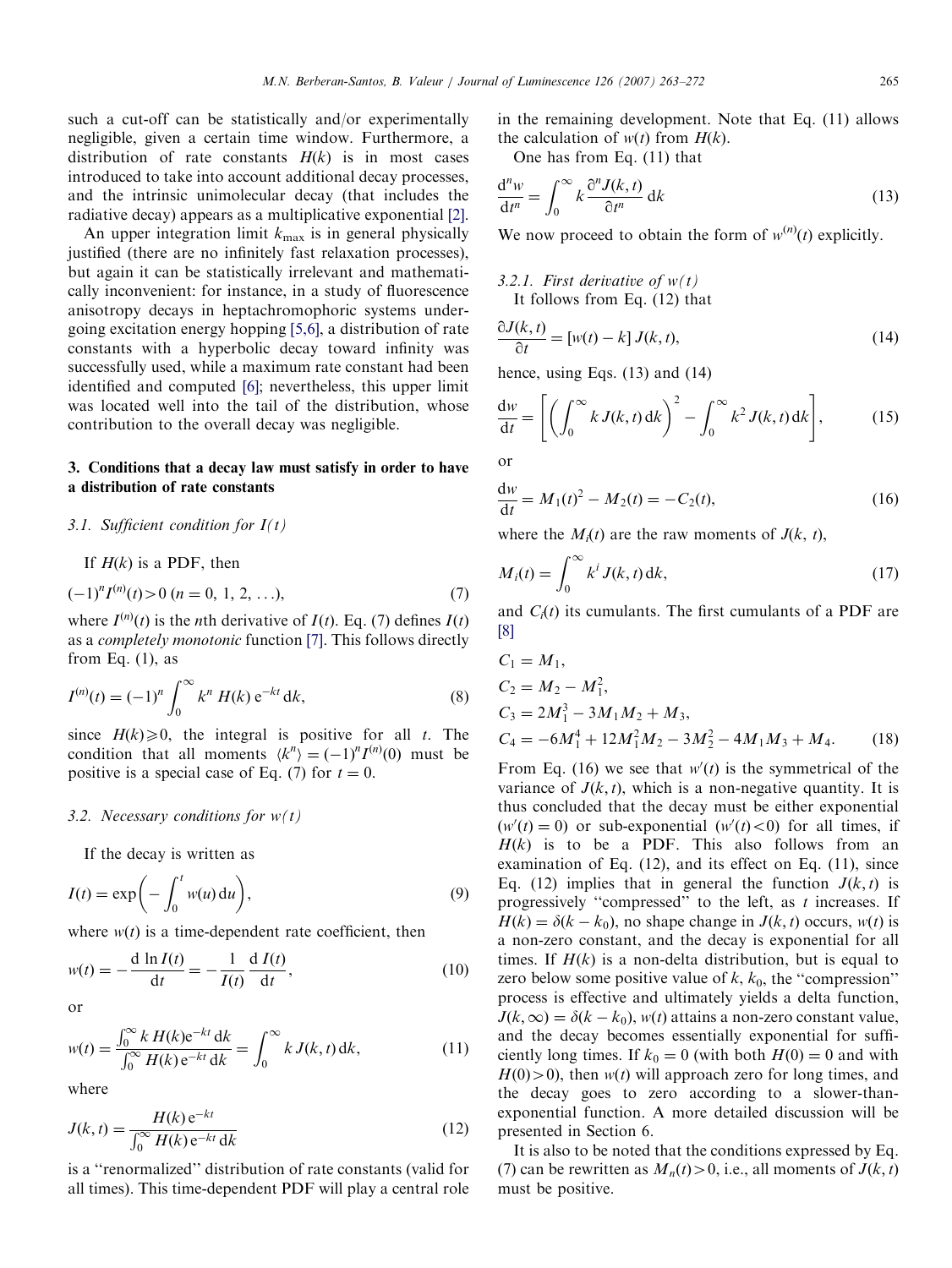#### 3.2.2. Higher derivatives of  $w(t)$

From Eqs. (14) and (17) it follows that

$$
\frac{dM_i}{dt} = M_1 M_i - M_{i+1} \ (i = 2, 3, \ldots).
$$
 (19)

Using this identity, it is easy to compute the higher derivatives of  $w(t)$ , starting from Eq. (16),

$$
\frac{d^2w}{dt^2} = \frac{d}{dt}(M_1^2 - M_2) = 2M_1^3 - 3M_1M_2 + M_3,\tag{20}
$$

$$
\frac{d^3 w}{dt^3} = \frac{d}{dt} (2M_1^3 - 3M_1M_2 + M_3)
$$
  
=  $6M_1^4 - 12M_1^2M_2 + 4M_1M_3 - M_4,$  (21)

etc. Comparison with Eqs. (18) leads to the compact forms:

$$
\frac{d^n w}{dt^n} = -\frac{d^{n-1}C_1}{dt^{n-1}} = (-1)^n C_{n+1}(t).
$$
 (22)

Constraints on  $w(t)$  also follow from these equalities. For instance,  $C_3(t)$  should be negative for a so-called negative asymmetric distribution (i.e. a left asymmetric distribution)  $J(k, t)$ , as must happen to any sub-exponential decay for sufficiently long times.

Incidentally, Eq. (22) provides an easy (but sequential) way of obtaining the explicit form of a cumulant of any order.

## 4. Construction of the decay from cumulant and moment expansions

Eq. (22) implies that a Maclaurin expansion of  $w(t)$  is

$$
w(t) = C_1(0) - C_2(0)t + C_3(0)\frac{t^2}{2!} - \dots,
$$
\n(23)

where the cumulants of  $J(k, t)$  at time zero are also the cumulants of  $H(k)$ . Insertion of this equation into Eq. (9) gives

$$
I(t) = \exp\left[-C_1(0)t + C_2(0)\frac{t^2}{2!} - C_3(0)\frac{t^3}{3!} + \ldots\right],
$$
 (24)

that allows to reconstruct the decay  $I(t)$  from the cumulants of  $H(k)$ . An analogous equation is used for the analysis of dynamic light-scattering data, in order to recover the distribution of particle sizes from the autocorrelation function [\[9,10\].](#page-9-0)

The interesting aspect is that with Eq. (22) we can generalize Eq. (24), by using a Taylor series expansion around any time  $t_0$ :

$$
I(t) = \exp\left[-C_1(t_0)(t - t_0) + C_2(t_0)\frac{(t - t_0)^2}{2!} - C_3(t_0)\frac{(t - t_0)^3}{3!} + \ldots\right],
$$
\n(25)

where the cumulants now refer to  $J(k, t)$ .

Similarly, the moment expansion:

$$
I(t) = 1 - M_1(0)t + M_2(0)\frac{t^2}{2!} - M_3(0)\frac{t^3}{3!} + \dots
$$
 (26)

can be generalized to give

$$
I(t) = (t_0) \left[ 1 - M_1(t_0)(t - t_0) + M_2(t_0) \frac{(t - t_0)^2}{2!} - M_3(t_0) \frac{(t - t_0)^3}{3!} + \dots \right].
$$
 (27)

#### 5. Calculation of  $H(k)$  from the cumulants

The probability density function  $H(k)$  can be formally written in terms of the respective cumulants, by means of the analytical inversion formula for Laplace transforms [\[11,12\]:](#page-9-0)

$$
H(k) = \frac{2}{\pi} \int_0^\infty \text{Re}[I(i\omega)] \cos(k\omega) d\omega.
$$
 (28)

Using Eq. (24), Eq. (28) becomes

$$
H(k) = \frac{2}{\pi} \int_0^\infty e^{-\frac{\omega^2}{2!}C_2 + \frac{\omega^4}{4!}C_4 - \dots} \times \cos\left(C_1\omega - C_3\frac{\omega^3}{3!} + \dots\right) \cos(k\omega) d\omega.
$$
 (29)

Eq. (29) allows—at least formally—the calculation of  $H(k)$ from  $w(t)$ . There are in fact two problems with its practical use: (i) with the exception of the delta and Gaussian distributions, all PDFs have an infinite number of non-zero cumulants (Marcinkiewicz theorem [\[13\]](#page-9-0)) and (ii) the cumulant series that appear in Eq. (29) usually have a finite radius of convergence [\[12\]](#page-9-0).

We now compute the cumulants for the stretched exponential [\[2\]](#page-9-0) and compressed hyperbola [\[3\]](#page-9-0) decay laws. In the first case, we consider only a modified form [\[2\]:](#page-9-0)

$$
I(t) = \exp\left[1 - \left(1 + \frac{t}{\tau_0}\right)^{\beta}\right].
$$
 (30)

The respective cumulants are obtained from a Maclaurin expansion of  $\ln I(t)$ ,

$$
\ln I(t) = 1 - \left(1 + \frac{t}{\tau_0}\right)^{\beta} = -\beta \left(\frac{t}{\tau_0}\right) - \frac{1}{2!} \beta(\beta - 1) \left(\frac{t}{\tau_0}\right)^2 - \frac{1}{3!} \beta(\beta - 1)(\beta - 2) \left(\frac{t}{\tau_0}\right)^3 - \dots,
$$
\n(31)

hence,

$$
C_n(0) = \frac{(-1)^{n+1}}{\tau_0^n} \beta(\beta - 1) \dots (\beta - n + 1).
$$
 (32)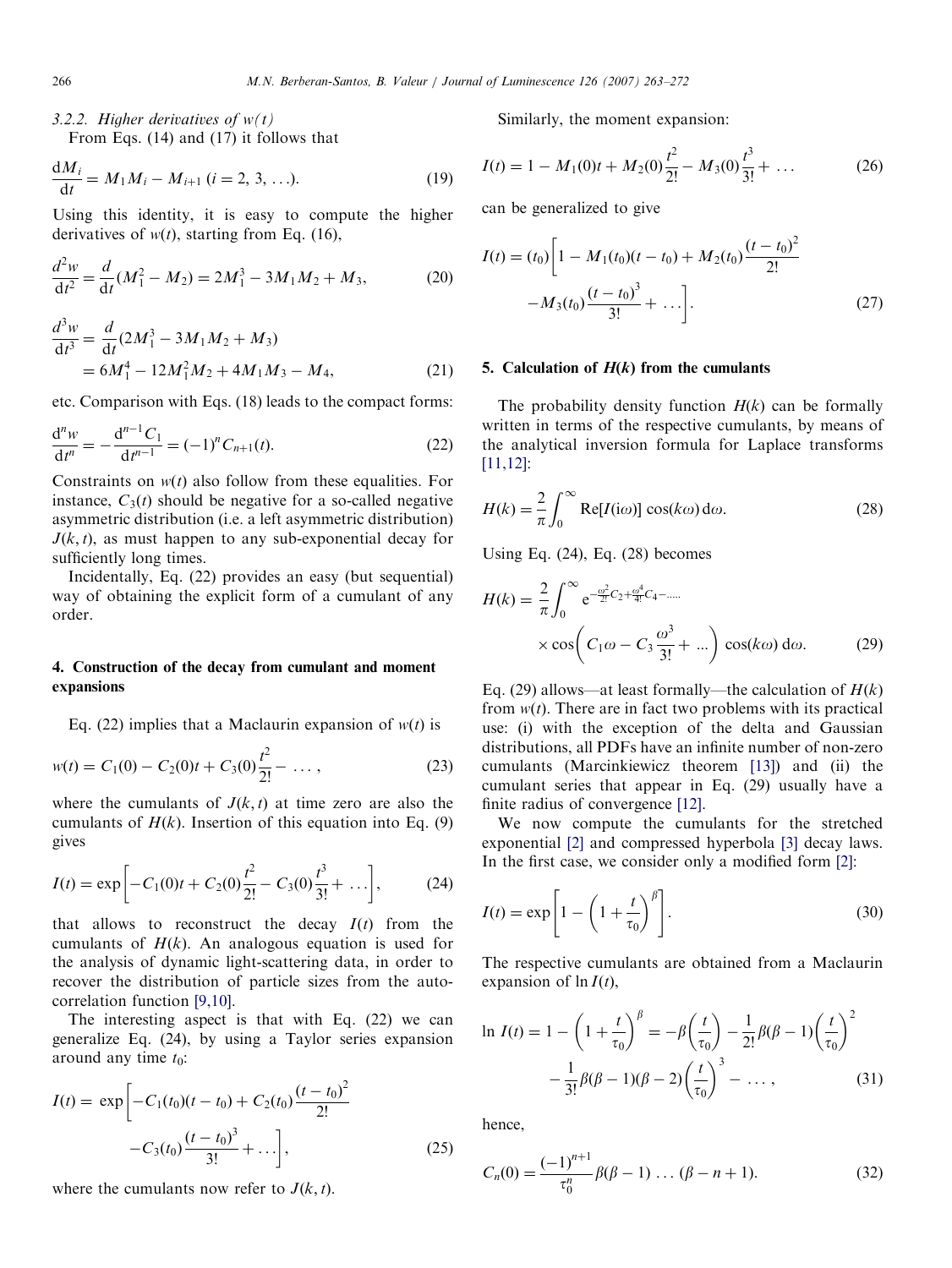For the compressed hyperbola decay law,

$$
\ln I(t) = \frac{1}{\beta - 1} \ln \left[ 1 + (1 - \beta) \left( \frac{t}{\tau_0} \right) \right]
$$
  
= 
$$
\frac{1}{\beta - 1} \left\{ (1 - \beta) \left( \frac{t}{\tau_0} \right) - \frac{1}{2} \left[ (1 - \beta) \left( \frac{t}{\tau_0} \right) \right]^2
$$
  
+ 
$$
\frac{1}{3} \left[ (1 - \beta) \left( \frac{t}{\tau_0} \right) \right]^3 - \dots \right\},
$$
(33)

hence,

$$
C_n(0) = \frac{(n-1)!}{\tau_0^n} (1 - \beta)^{n-1}.
$$
\n(34)

In both cases, the cumulants are always positive and increase indefinitely with  $n$ , after eventually passing through a minimum.

Consider the truncated Gaussian (i.e., for  $k\geq0$  only) PDF [\[12\]](#page-9-0):

$$
H(k) = \sqrt{\frac{2}{\pi \sigma^2}} \frac{\exp \left[ -1/2 \left( k - \mu/\sigma \right)^2 \right]}{1 + \text{erf} \left( \mu/\sqrt{2} \sigma \right)}.
$$
 (35)

It has the following associated decay law:

$$
I(t) = \frac{\text{erfc}(\sigma^2 t - \mu/\sqrt{2}\sigma)}{\text{erfc}(-\mu\sqrt{2}\sigma)} \exp\left(-\mu t + \frac{1}{2}\sigma^2 t^2\right)
$$
(36)

and has an infinite number of cumulants. Its first cumulant (the mean) is

$$
\langle k \rangle = \mu + \sqrt{\frac{2}{\pi}} \sigma \frac{e^{-1/2(\mu/\sigma)^2}}{\text{erfc}\left(-\mu/\sqrt{2}\sigma\right)}.
$$
\n(37)

For  $t \ll u/\sigma^2$ ,  $I(t)$  coincides with that of a normal distribution, and the first two cumulants of this PDF suffice to describe its behavior,

$$
I(t) \simeq \exp\left(-\mu t + \frac{1}{2}\sigma^2 t^2\right).
$$
 (38)

This equation has been used for the analysis of dynamic light-scattering data, in order to recover the distribution of particle sizes from the autocorrelation function [\[9,10\],](#page-9-0) and applies to some luminescence decays for not too long times. The full Gaussian PDF (or a mixture of Gaussian PDFs) [\[14–16\]](#page-9-0) and a Gaussian PDF truncated [\[4\]](#page-9-0) at  $k_0 > 0$  have been used to describe fluorescence decays. The truncated Gaussian reduces to the full Gaussian distribution for large  $\mu/\sigma$  ratios.

Up to now, it was implicitly assumed that all moments and cumulants were finite. For some PDFs, however, not all moments and cumulants are finite. For the Lévy PDFs, for instance, only  $M_1$  can be (but is not always) finite. This is precisely the case of the (unmodified) stretched exponential decay. The form of  $J(k, t)$ , Eq. (12), ensures that, even then, all moments will be finite for  $t>0$ . The singularity is therefore limited to  $t = 0$ . This is one of the reasons why the expansions Eqs. (25) and (27) are of interest.

#### 6. Decay law asymptotics

We will obtain relatively general equations relating the asymptotic behavior of the decay law  $I(t)$  (i.e., for large t) to that of the PDF  $H(k)$  for small k. From Eq. (1), it is indeed obvious that the behavior of  $H(k)$  for small k will define the shape of the decay  $I(t)$  for long times.

According to the discussion presented in Section 3, it is convenient to consider separately the cases where the PDF of rate constants is non-zero at  $k = 0$ , or rises from zero immediately afterwards, from the case where  $H(k) > 0$  only for  $k > k_0$ , with  $k_0$  positive. The special case of partial relaxation will also be treated in this section.

Consideration of the asymptotic behavior of a decay function is important, not only because it defines the long time form, that may or may not be experimentally accessible, but also because  $\int_0^\infty I(t) dt$  is often computed from the decay law in order to obtain a quantity proportional to the steady-state intensity. This calculation may be meaningless if the major contribution to the above integral corresponds to a time window not experimentally observed, or if the integral diverges.

6.1. 
$$
H(0^+) > 0
$$

6.1.1.  $H(k)$  admits a Maclaurin series expansion In this case,

$$
H(k) = H(0) + k H'(0) + \frac{k^2}{2!} H''(0) + \dots,
$$
 (39)

and substitution in Eq. (1) gives immediately,

$$
I(t) = \frac{H(0)}{t} + \frac{H'(0)}{t^2} + \frac{H''(0)}{t^3} + \dots
$$
 (40)

The effective power dependence with  $t$  for long times (asymptotic behavior) will be determined by the order of the first non-zero term of the Maclaurin series.

## 6.1.2.  $H(k)$  is not analytic at the origin

A (so-called Tauberian) theorem in probability theory [\[7\]](#page-9-0) that covers a broad range of cases (including the previous one), is the following, reformulated for our purposes.

If the cumulative distribution function:

$$
U(k) = \int_0^k H(u) \, \mathrm{d}u \tag{41}
$$

has the asymptotic form:

$$
U(k) \sim k^p L(k) \tag{42}
$$

in the limit  $k \to 0$ , with  $p>0$ , where  $L(k)$  is a slowly varying function, i.e., a function that obeys

$$
\frac{L(\alpha k)}{L(k)} \to 1,\tag{43}
$$

also when  $k \to 0$ , for any constant  $\alpha$ , then the decay law will have the following asymptotic behavior:

$$
I(t) \sim U(1/t) \tag{44}
$$

in the limit 
$$
t \to \infty
$$
.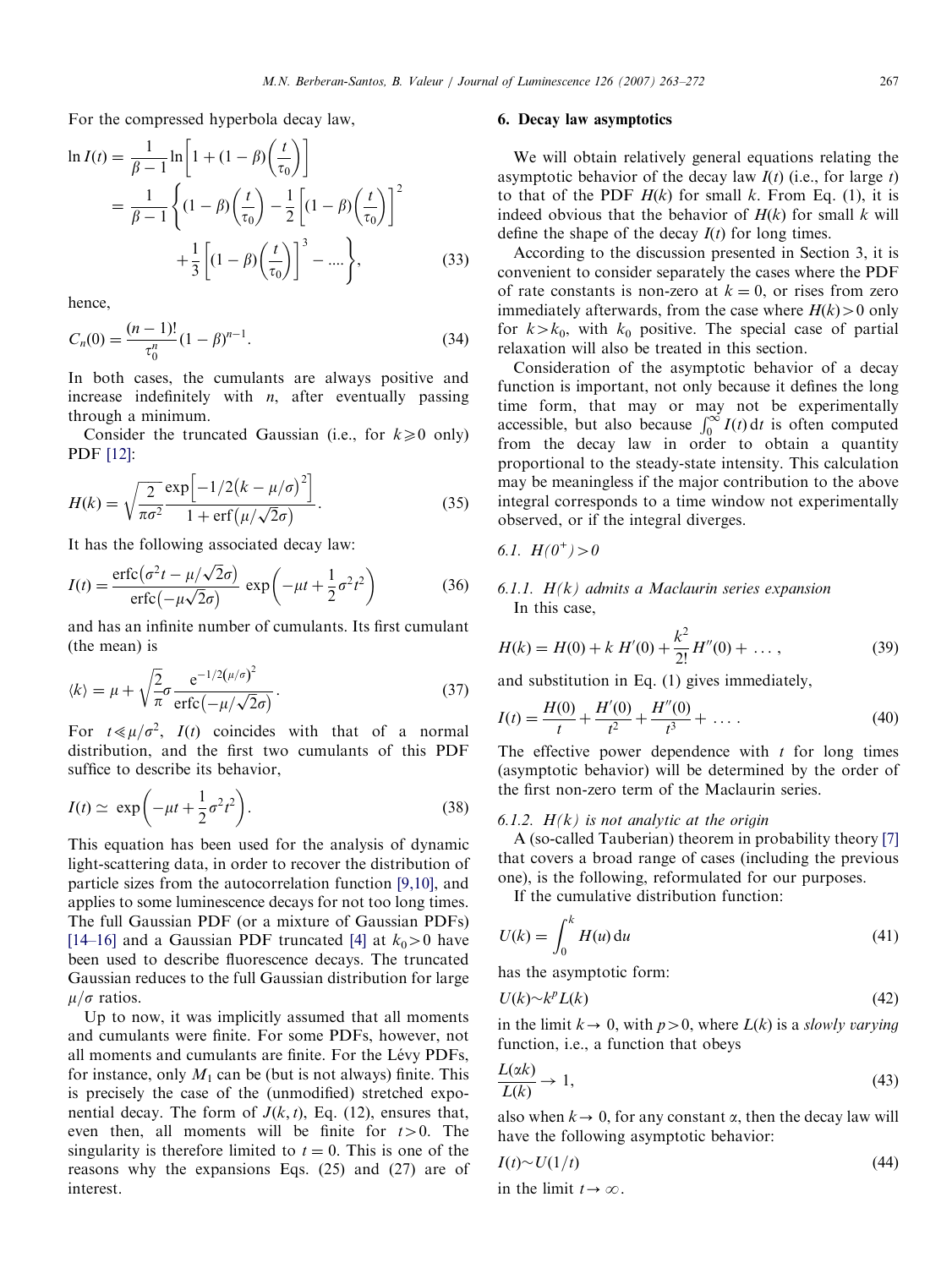<span id="page-5-0"></span>In most situations of physical interest, the last equation can be replaced by

$$
I(t) \sim \frac{1}{t} H\left(\frac{1}{t}\right). \tag{45}
$$

Note that PDFs that near the origin vary according to negative power laws  $(0 < p < 1)$  and therefore rise to infinity, are included.

On the other hand,  $\int_0^\infty I(t) dt$  diverges for  $p \leq 1$ .

6.2. 
$$
H(0^+) = 0
$$

In this case,  $H(k) > 0$  only for  $k > k_0$ , with  $k_0$  positive, and the above results are not valid without modification. But they can be applied by shifting the distribution  $H(k)$  to the left, placing it next to the origin, and then moving it back to the right by  $k_0$ , in order to restore the original position. The distribution next to the origin, to which the above results apply, is

$$
H_0(k) = H(k + k_0)
$$
\n(46)

and the decay law becomes, after restoring the initial position,

$$
I(t) = I_0(t) \exp(-k_0 t),
$$
\n(47)

where  $I_0(t)$  corresponds to the shifted distribution  $H_0(k)$ . The asymptotic behavior will be that of  $H_0(k)$  times an exponential, hence dominated by the exponential. Note that in this case  $\int_0^\infty I(t) dt$  is not divergent even if  $I_0(t)$  has an asymptotic dependence with  $p \leq 1$ , owing to the exponential damping factor.

#### 6.3.  $H(k)$  contains  $\delta(k)$

When there is a fraction  $\alpha$  of luminophores not decaying by the mechanism under consideration (e.g. intermolecular resonance energy transfer to nearby acceptors),  $H(k)$  is given by

$$
H(k) = \alpha \delta(k) + (1 - \alpha)H^{+}(k),
$$
\n(48)

where  $H^+(k)$  is the density function of positive rate constants. Insertion of this PDF in the decay law expression gives

$$
I(t) = \alpha + (1 - \alpha)I^{+}(t),\tag{49}
$$

where  $\overline{I}^+(t)$  is the decay law corresponding to  $\overline{H}^+(k)$ . In this case, the asymptotic form is a numerical constant, and  $\int_0^\infty I(t) dt$  diverges, unless (as must happen in physically acceptable cases) the overall decay contains a multiplicative exponential.

#### 6.4. Cases left out

There are some cases that are not covered by the results of the Tauberian theorem presented, namely PDFs  $H(k)$  of rapid variation near the origin, like  $exp(-1/k)$ . This is the case of the stretched exponential PDF. For  $\beta = \frac{1}{2}$ , for instance [\[2\]](#page-9-0),

$$
H_{1/2}(k) = \frac{1}{2\sqrt{\pi}k^{3/2}} \exp\left(-\frac{1}{4k}\right).
$$
 (50)

Only for very small  $\beta$ , when [\[2,17\],](#page-9-0)

$$
H(k) \simeq \frac{\beta}{k^{1+\beta}} \exp\left(-\frac{1}{k^{\beta}}\right) \simeq \frac{\beta}{e k} \exp\left[-\frac{1}{2}(\beta \ln k)^2\right],\tag{51}
$$

Table 1

Relation between the type of luminescence decay function, the luminescence decay asymptotic behavior, and the PDF of rate constants

|                                |                                                       |                                                            |                                                         | H(k)                                                                                                                                             | w(t)                                                                                            | I(t)                                                                                                           |
|--------------------------------|-------------------------------------------------------|------------------------------------------------------------|---------------------------------------------------------|--------------------------------------------------------------------------------------------------------------------------------------------------|-------------------------------------------------------------------------------------------------|----------------------------------------------------------------------------------------------------------------|
| Exponential<br>Sub-exponential | Asymptotically exponential<br>Slower-than-exponential | Maclaurin or Puiseux valid<br>Maclaurin or Puiseux invalid | $H(0) = 0$<br>H(0) > 0<br>$H(0) = 0$<br>$H(0) = \infty$ | $\delta(k-k_0)$<br>$0(k < k_0)$<br>$ak^p(p>0, \text{ small } k)$<br>$H_0 + \ldots (H_0 > 0)$<br>One-sided Lévy<br>$ak^{-p}(1 > p > 0$ , small k) | $k_0$<br>$\sim k_0$<br>$\sim t^{-1}$<br>$\sim t^{-1}$<br>$\sim t^{-(1-\beta)}$<br>$\sim t^{-1}$ | $e^{-k_0 t}$<br>$\sim e^{-k_0 t}$<br>$\sim t^{-(1+p)}$<br>$\sim t^{-1}$<br>$e^{-at\beta}$<br>$\sim t^{-(1-p)}$ |

Table 2

Examples of PDF of rate constants and respective luminescence decay functions

|                                |                            |                              |                               | H(k)                                                         | I(t)                             |
|--------------------------------|----------------------------|------------------------------|-------------------------------|--------------------------------------------------------------|----------------------------------|
| Exponential<br>Sub-exponential | Asymptotically exponential |                              | Delta<br>Rectangular          | Exponential<br>$e^{-k_0 t} (1 - e^{-\Delta kt})/(\Delta kt)$ |                                  |
|                                | Slower-than-exponential    | Maclaurin or Puiseux valid   | $H(0) = 0$<br>H(0) > 0        | Gamma<br>Exponential                                         | Becquerel<br>Hyperbolic          |
|                                |                            | Maclaurin or Puiseux invalid | $H(0) = 0$<br>$H(0) = \infty$ | One-sided Lévy<br>Weibull $(\alpha < 1)$                     | Stretched exponential<br>Weibull |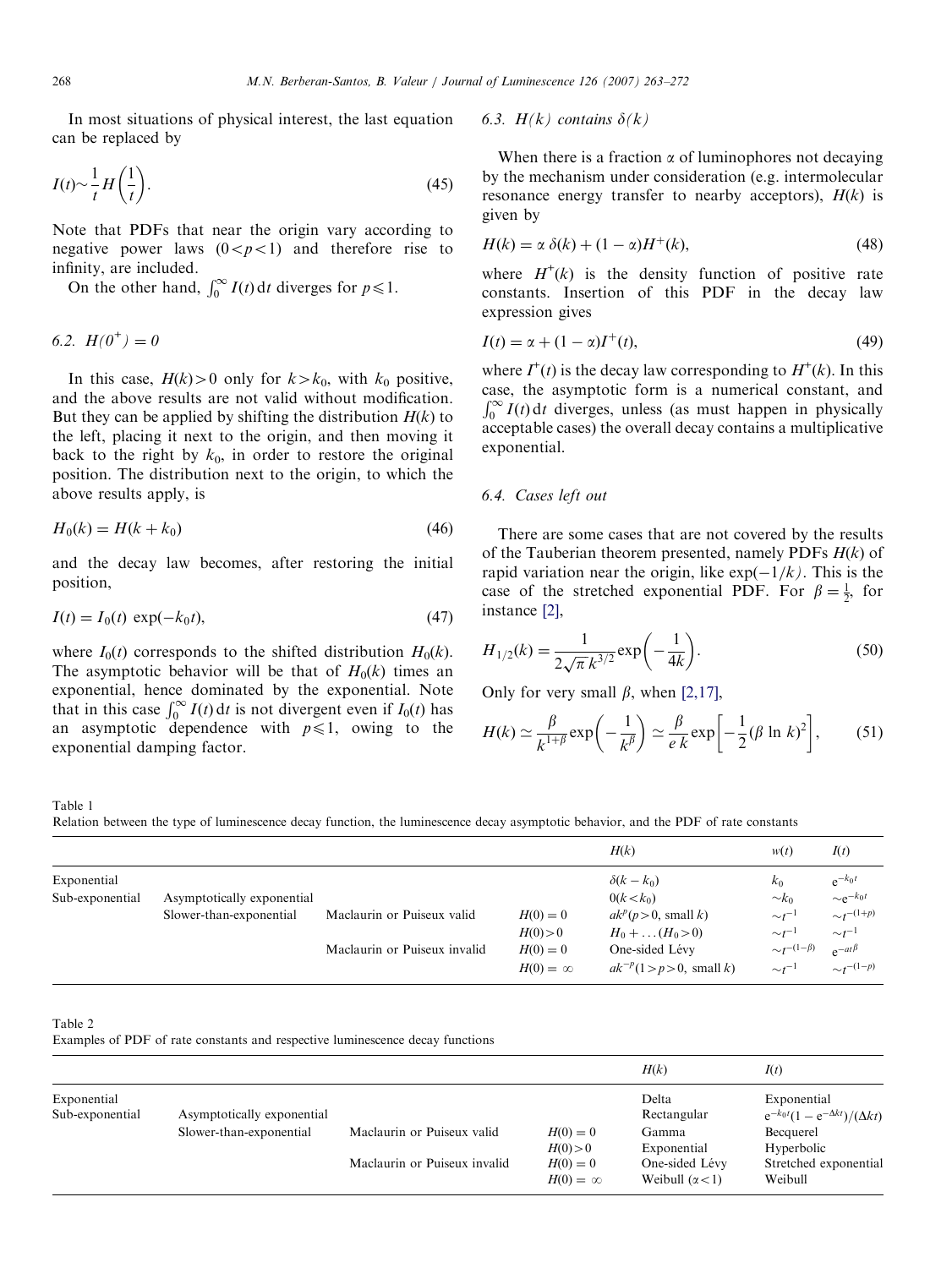does the application of the Tauberian theorem yield the correct result,  $I(t) = \exp(-t^{\beta}).$ 

The several asymptotic cases discussed above are summarized in [Table 1](#page-5-0), and corresponding specific examples are given in [Table 2](#page-5-0).

#### 7. Selected decay functions

As discussed above, PDFs that reduce to the delta function for some value(s) of the parameter(s), such as those of the stretched exponential and compressed hyperbola decay functions, and the Lorentzian and the Gaussian PDFs, are of special interest and/or of common use. All these functions may be considered as generalizations of the exponential function. There are other interesting generalizations of the exponential function that we will discuss below, see also [Table 2](#page-5-0).

There are at least two possible ways to generalize the exponential function. One is to select  $H(k)$  PDFs that are known to reduce to the delta function  $\delta(k-k_0)$  for some value(s) of the parameter(s). This is obviously the case for the Lorentzian and the Gaussian functions. Such a procedure automatically ensures that  $H(k)$  will be a PDF. The other way is to work with the exponential decay law itself, changing it to a functional form that still reduces to the exponential for some value(s) of the parameter(s). This is the case in particular of the stretched exponential function. In these cases, one must compute  $H(k)$ , to check that it is still a PDF. A slightly different approach is to take the series expansion of the exponential decay function and to modify it. Distribution functions obtained in this way deserve attention. But it is of worth to first briefly recall the main characteristics of the stretched exponential (or Kohlrausch) function and of the compressed hyperbola (or Becquerel) function (for more details, the reader is referred to our recent papers [\[1,2\]](#page-9-0)).

#### 7.1. Stretched exponential (or Kohlrausch) function

The stretched exponential decay function is given by Eq. (2). This decay law was first used in luminescence by Werner [\[18\]](#page-9-0). In studies of the relaxation of complex systems, the Kohlrausch function is frequently used as a purely empirical decay law, although there are theoretical arguments to justify its common occurrence. In the field of molecular luminescence, Eq. (2) has firm grounds on several models of luminescence quenching, namely diffusion-controlled contact quenching, where  $\beta = \frac{1}{2}$ , and diffusionless resonance energy transfer by the dipole-dipole mechanism, with  $\beta = \frac{1}{6}$ ,  $\frac{1}{3}$  and  $\frac{1}{2}$  for one-, two- and threedimensional systems, respectively. Other rational values of  $\beta$  are obtained for different multipole interactions, e.g.  $\beta = \frac{3}{8}, \frac{3}{10}$ , for the dipole–quadrupole and quadrupole–quadrupole mechanisms in three-dimensions. In Huber's approximation, energy transport as measured by fluorescence anisotropy shows the same time-dependence as direct energy transfer, and is characterized by the same values of  $\beta$ . Resonance energy transfer between donor and acceptor chromophores attached to a polymer chain has been widely used as a tool for studying polymer structure and dynamics. Theory shows that the kinetics of donor luminescence quenching and the kinetics of depolarization of luminescence in polymer chains exhibit a Kohlrausch time dependence, where the parameter  $\beta$  of Eq. (2) depends on the mechanism of transfer, the type of chromophore attachment (to the ends of the polymer chain or randomly distributed along the chain), and on the model of polymer chain considered (Gaussian or self-avoiding chain) [\[2\].](#page-9-0) The Kohlrausch function is also found to apply to some luminescence decays of disordered and ordered inorganic solids, and of semiconductor nanoclusters [\[2,19\].](#page-9-0)

The Kohlrausch decay law is convenient as a fitting function, even in the absence of a model, given that it allows gauging in simple way deviations to the ''canonical'' single exponential behavior through the parameter  $\beta$ . Stretched exponentials were used for instance to analyze the fluorescence decay of fluorophores incorporated in a sol–gel matrix and of fluorophores covalently bound to silica and alumina surfaces [\[2\]](#page-9-0). The Kohlrausch decay function was also recently used in the analysis of single-molecule fluorescence, quantum dot luminescence, and in the fluorescence lifetime imaging of biological tissues [\[2\].](#page-9-0)

The corresponding distribution of rate constants, shown in Fig. 1, is the one-sided Lévy PDF that can be written as [\[2\]](#page-9-0)

$$
H_{\beta}(k) = \frac{\tau_0}{\pi} \int_0^{\infty} \exp\left[-u^{\beta} \cos\left(\frac{\beta \pi}{2}\right)\right]
$$

$$
\times \cos\left[u^{\beta} \sin\left(\frac{\beta \pi}{2}\right) - k\tau_0 u\right] du.
$$
 (52)

The stretched exponential luminescence decay function has an undesirable short-time behavior (infinite initial rate, faster-than-exponential decay for short times). For this



Fig. 1. Distribution of rate constants (probability density function) for the stretched exponential (Kohlrausch) decay law. The number next to each curve is the respective  $\beta$ .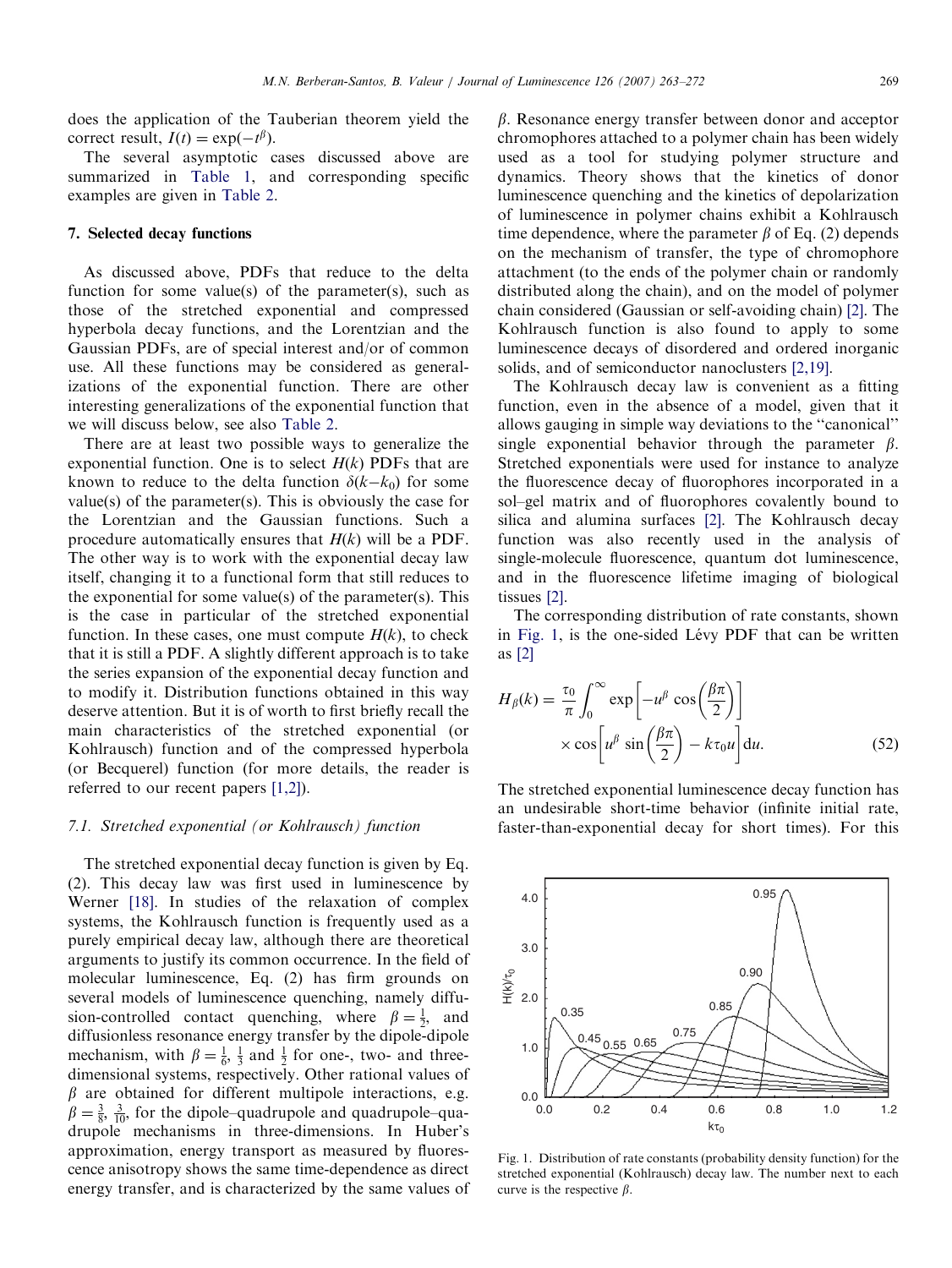reason, a modified form was proposed [\[2\],](#page-9-0)

$$
I(t) = \exp\left[\alpha^{\beta} - \left(\alpha + \frac{t}{\tau_0}\right)^{\beta}\right],
$$
\n(53)

where  $\alpha$  is a non-negative dimensionless parameter.

#### 7.2. Compressed hyperbola (or Becquerel) function

The compressed hyperbola or Becquerel decay function is given by Eq. (3). The Becquerel function, as defined here, is a quite flexible decay function, although its less direct relation to the exponential decay has limited its use up to now mainly to the luminescence of phosphors [\[3\]](#page-9-0). Nevertheless, there are some recent applications in fluorescence [\[3\]](#page-9-0). For instance, Wlodarczyk and Kierdaszuk [\[20\]](#page-9-0) showed that it provides good fits for fluorescence decays that slightly depart from the exponential behavior, implying a relatively narrow distribution of decay times around a mean value. The corresponding distribution of rate constants, shown in Fig. 2, is the gamma PDF [\[3\]](#page-9-0),

$$
H_{\beta}(k) = \frac{\tau_0}{(1-\beta) \Gamma(1/1-\beta)} \left(\frac{\tau_0 k}{1-\beta}\right)^{(\beta/1-\beta)}
$$

$$
\times \exp\left(-\frac{\tau_0 k}{1-\beta}\right). \tag{54}
$$

As discussed previously [\[2\]](#page-9-0), two possible approaches to fit luminescence decay laws with a discrete sum of terms are the use of exponentials and hyperbolae as base functions. Since the Becquerel decay law interpolates between these two extreme cases, it seems reasonable to assume that a sum of a few Becquerel functions, appropriately weighted, will be a powerful fitting function for complex decays [\[3\].](#page-9-0)



Fig. 2. Distribution of rate constants (probability density function) for the Becquerel decay law. The number next to each curve is the respective  $\beta$ .

## 7.3. Mittag-Leffler and Heaviside functions

We now turn our attention to the series expansion of the exponential decay function,

$$
e^{-at} = \sum_{n=0}^{\infty} \frac{(-at)^n}{n!} = \sum_{n=0}^{\infty} \frac{(-at)^n}{\Gamma(n+1)},
$$
\n(55)

with the aim of generalizing it. Two simple generalizations are Mittag-Leffler's exponential function, or Mittag-Leffler function  $E_{\alpha}(x)$  [\[21,23\],](#page-9-0)

$$
E_{\alpha}(-at) = \sum_{n=0}^{\infty} \frac{(-at)^n}{\Gamma(\alpha n + 1)},
$$
\n(56)

and Heaviside's exponential function,  $e_{\alpha}(x)$  [\[23\]](#page-9-0),

$$
e_{\alpha}(-at) = \sum_{n=0}^{\infty} \frac{(-at)^n}{\Gamma(n+1+\alpha)},
$$
\n(57)

where  $0 < \alpha \leq 1$  in the first case, and  $\alpha \geq 0$  in the second case. For our purposes, it is convenient to define a normalized Heaviside's exponential function  $\varepsilon_{\alpha}(x)$ , so that  $\varepsilon_{\alpha}(0) = 1$ ,

$$
\varepsilon_{\alpha}(x) = \Gamma(1 + \alpha) \, e_{\alpha}(x) = \alpha \, \Gamma(\alpha) \, e_{\alpha}(x). \tag{58}
$$

The  $H(k)$  for these two decay laws are known, and are indeed PDFs. They are displayed in Figs. 3 and 4, respectively. The Mittag-Leffler PDF is (with  $a = 1$ ) [\[22,24,25\]](#page-9-0),

$$
H_{\alpha}(k) = \alpha^{-1} k^{-(1+\alpha^{-1})} L_{\alpha}\left(k^{-\alpha^{-1}}\right),
$$
 (59)

where  $L_{\alpha}(x)$  is the one-sided Lévy PDF given by Eq. (52).



Fig. 3. Distribution of rate constants (probability density function) for the Mittag-Leffler decay law. The number next to each curve is the respective a.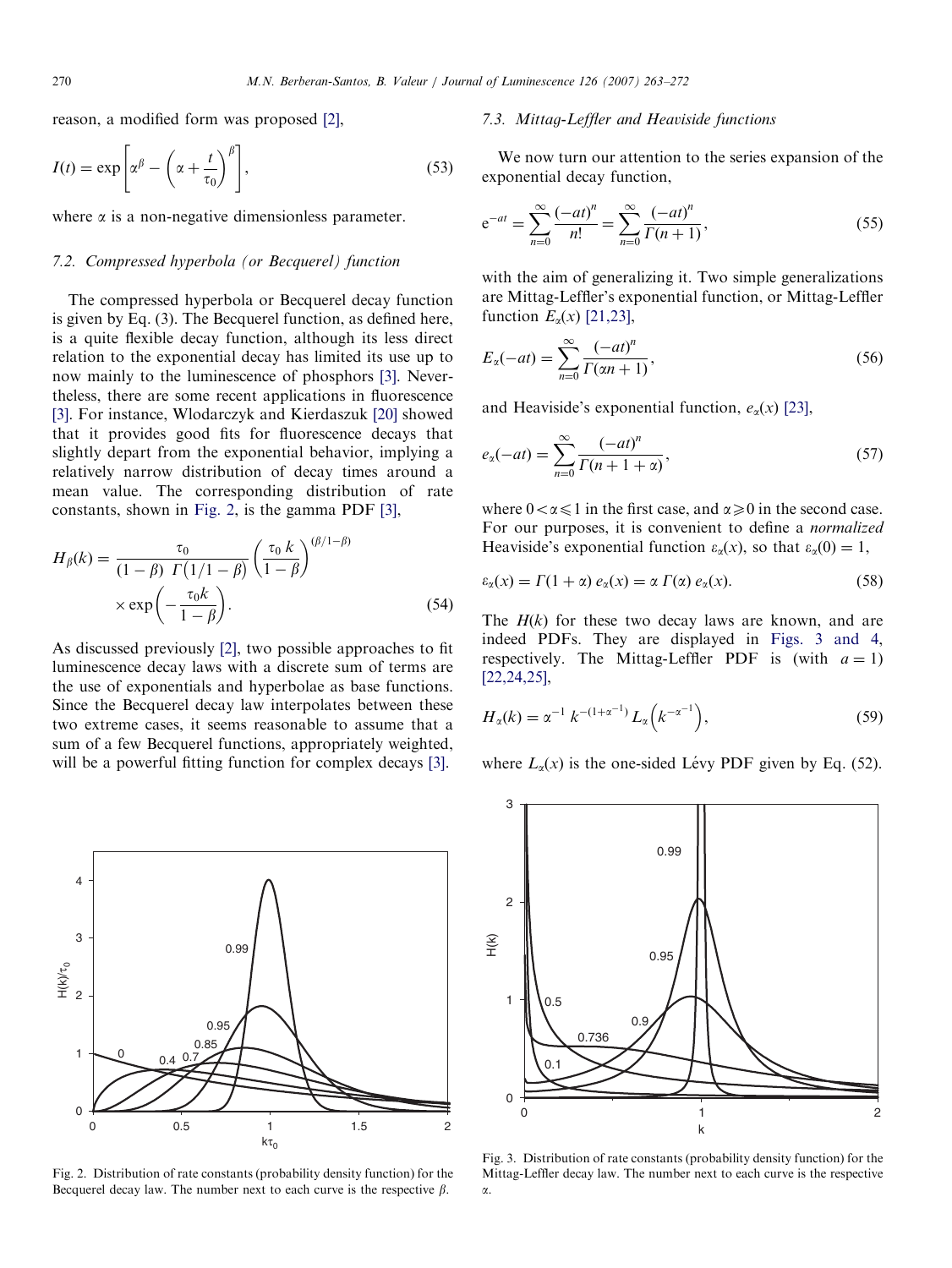<span id="page-8-0"></span>

Fig. 4. Distribution of rate constants (probability density function) for the Heaviside decay law. The number next to each curve is the respective  $\alpha$ .



Fig. 5. Distribution of rate constants (probability density function) for the modified Heaviside decay law, with  $\beta = 1$ . The number next to each curve is the respective  $\alpha$ .

For Heaviside's normalized exponential, one has [\[23\]](#page-9-0) (for  $a = 1$ ) the following PDF,

$$
H_{\alpha}(k) = \begin{cases} \alpha(1 - k)^{\alpha - 1} & \text{if } k \le 1, \\ 0 & \text{if } k > 1. \end{cases}
$$
 (60)

It can be shown that both generalized exponentials asymptotically decay with  $t^{-1}$ . A simple modification of Heaviside's normalized exponential PDF is

$$
H_{\alpha}(k) = \begin{cases} (\beta + 1)\alpha k^{\beta}(1 - k^{\beta + 1})^{\alpha - 1} & \text{if } k \le 1 \\ 0 & \text{if } k > 1 \end{cases} \quad (\beta \ge 0).
$$
\n(61)



Fig. 6. Distribution of rate constants (probability density function) for the modified Heaviside decay law, with  $\beta = 10$ . The number next to each curve is the respective  $\alpha$ .



Fig. 7. Distribution of rate constants (probability density function) for the Weibull decay law. The number next to each curve is the respective  $\alpha$ .

This function, displayed in Figs. 5 and 6 for two positive values of parameter  $\beta$ , has  $H_\alpha(0) = 0$  for  $\beta > 0$ , and asymptotically decays with  $t^{-(1+\beta)}$ .

To the best of our knowledge, the Mittag-Leffler and Heaviside functions have not been used yet in practical situations, but they are of potential interest.

## 7.4. Weibull probability density function

Another interesting generalization of the exponential decay, that also appears not to have been used thus far in the analysis of fluorescence decays results from the Weibull